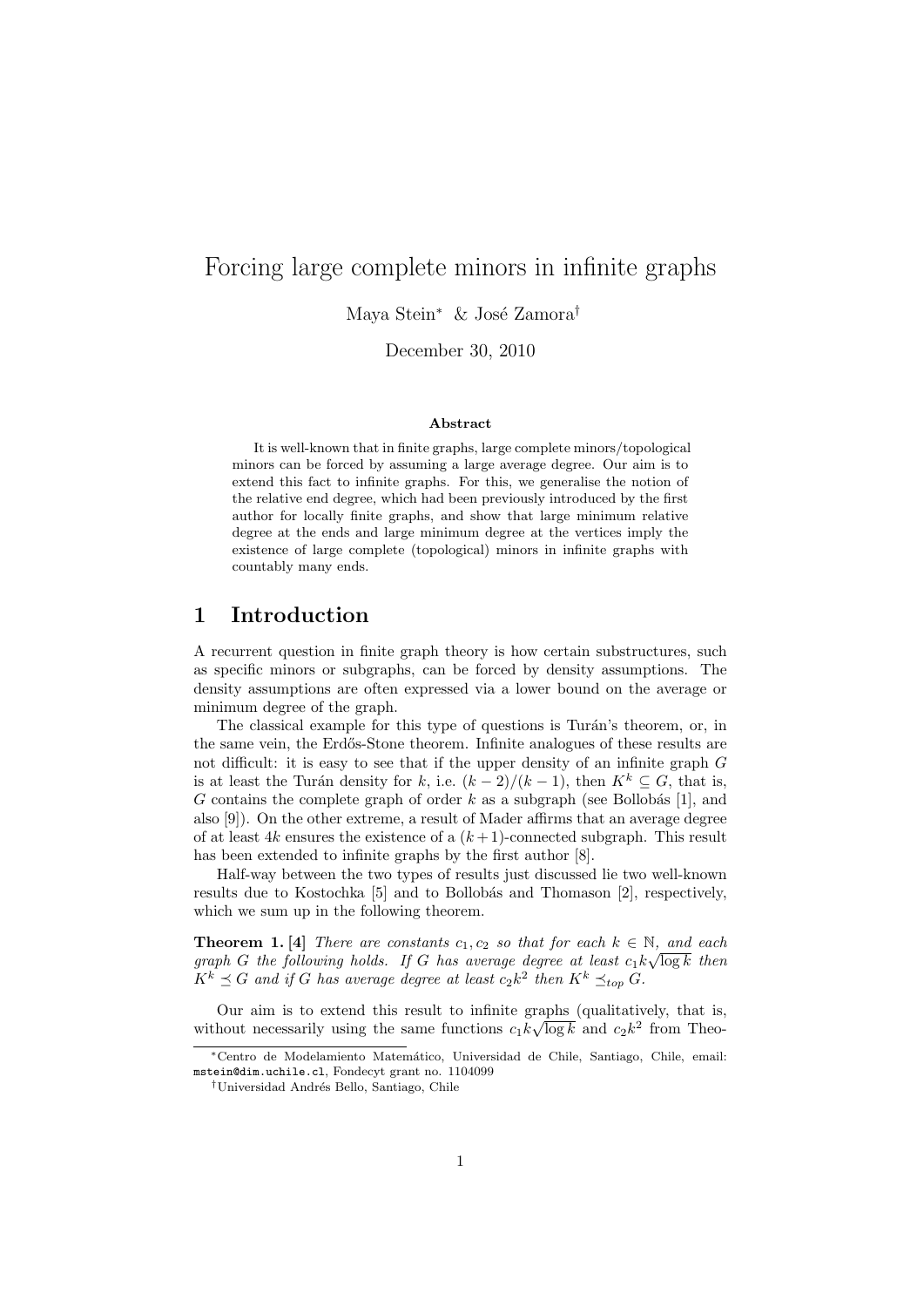rem 1). We call a finite graph  $H$  a minor/topological minor of a graph  $G$  if it is a minor/topological minor of some finite subgraph of  $G<sup>1</sup>$ 

Avoiding the difficulty of defining an average degree for infinite graphs (the upper density mentioned above is too strong for our purposes, cf. [9]), we shall stick to the minimum degree for our extension of Theorem 1 to infinite graphs. This works fine for rayless graphs: the first author showed in [6] that every rayless graph of minimum degree  $\geq m \in \mathbb{N}$  has a finite subgraph of minimum degree  $\geq m$ . Thus, Theorem 1 can be literally extended to rayless graphs if we replace the average with the minimum degree.

In general, however, large minimum degree at the vertices alone is not strong enough to force large complete minors. This is so because of the infinite trees, which may attain any minimum degree condition without containing any interesting substructure. So we need some additional condition that prevents the density from 'escaping to infinity'.

The most natural way to impose such an additional condition is to impose it on the ends<sup>2</sup> of the graph. This approach has also proved successful in other recent work [3, 6, 8]. In this way, that is, defining the degree of an end in appropriate way, the minimum degree, now taken over vertices and ends, can continue to serve as our condition for forcing large complete minors.

In [6], the relative degree of an end was introduced for locally finite graphs. In order to explain it, a few notions come in handy.

Let  $G$  be a locally finite graph. The *edge-boundary* of a subgraph  $H$  of  $G$ , denoted by  $\partial_e^G H$ , or  $\partial_e H$  where no confusion is likely, is the set  $E(H, G - H)$ . The vertex-boundary  $\partial_v^G H$ , or  $\partial_v H$ , of a subgraph H of G is the set of all vertices in H that have neighbours in  $G - H$ . Now, the idea of the relative degree is to calculate the ratios of  $|\partial_e H_i|/|\partial_v H_i|$  of certain subgraphs  $H_i$  of G, and then take the relative degree to be the limit of these ratios as the  $H_i$  in some sense converge to  $\omega$ .

For this, define an  $\omega$ -region of an end  $\omega$  of a graph G as an induced connected subgraph which contains some ray of  $\omega$  and whose vertex-boundary is finite. For  $V' \subseteq V(G)$ ,  $\Omega' \subseteq \Omega(G)$ , a  $V'$ - $\Omega'$  separator is a set  $S \subseteq V(G)$  such that  $V' \nsubseteq S$ and such that no component of  $G \setminus S$  contains both a vertex of  $V'$  and a ray from  $\omega$ . We write  $\Omega^G(H)$  for the set of all ends of G that have a ray in  $H \subseteq G$ .

Write  $(H_i)_{i\in\mathbb{N}} \to \omega$  if  $(H_i)_{i\in\mathbb{N}}$  is an infinite sequence of distinct  $\omega$ -regions such that  $H_{i+1} \subseteq H_i - \partial_v H_i$  and  $\partial_v H_{i+1}$  is a minimal  $\partial_v H_i - \Omega^G(H_{i+1})$  separator in G, for each  $i \in \mathbb{N}$ . Now, define

$$
d_{e/v}(\omega) := \inf_{(H_i)_{i \in \mathbb{N}} \to \omega} \liminf_{i \to \infty} \frac{|\partial_e H_i|}{|\partial_v H_i|}.
$$

Note that it does not matter whether we consider the lim inf or the lim sup, because if  $(H_i)_{i\in\mathbb{N}}\to\omega$ , also all subsequences of  $(H_i)_{i\in\mathbb{N}}$  converge to  $\omega$ . (For the same reason we could restrict our attention only to sequences  $(H_i)$  for which  $\lim_{i\to\infty}\frac{|\partial_e H_i|}{|\partial_u H_i|}$  $\frac{|\partial_e H_i|}{|\partial_v H_i|}$  exists.)

<sup>&</sup>lt;sup>1</sup>Note that this means all branch-sets of our minor are finite, but as long as  $H$  is finite, it clearly makes no difference whether we allow infinite branch-sets or not.

<sup>&</sup>lt;sup>2</sup>The ends of a graph are the equivalence classes of the rays (i.e. 1-way infinite paths), under the following equivalence relation. Two rays are equivalent if no finite set of vertices separates them. (A set S of vertices is said to *separate* two rays  $R_1$ ,  $R_2$  if  $V(R_1) \setminus S$ , and  $V(R_2) \ S$  lie in different components of  $G - S$ .) The set of ends of a graph G is denoted by  $\Omega(G)$ . See the infinite chapter of [4] for more on ends.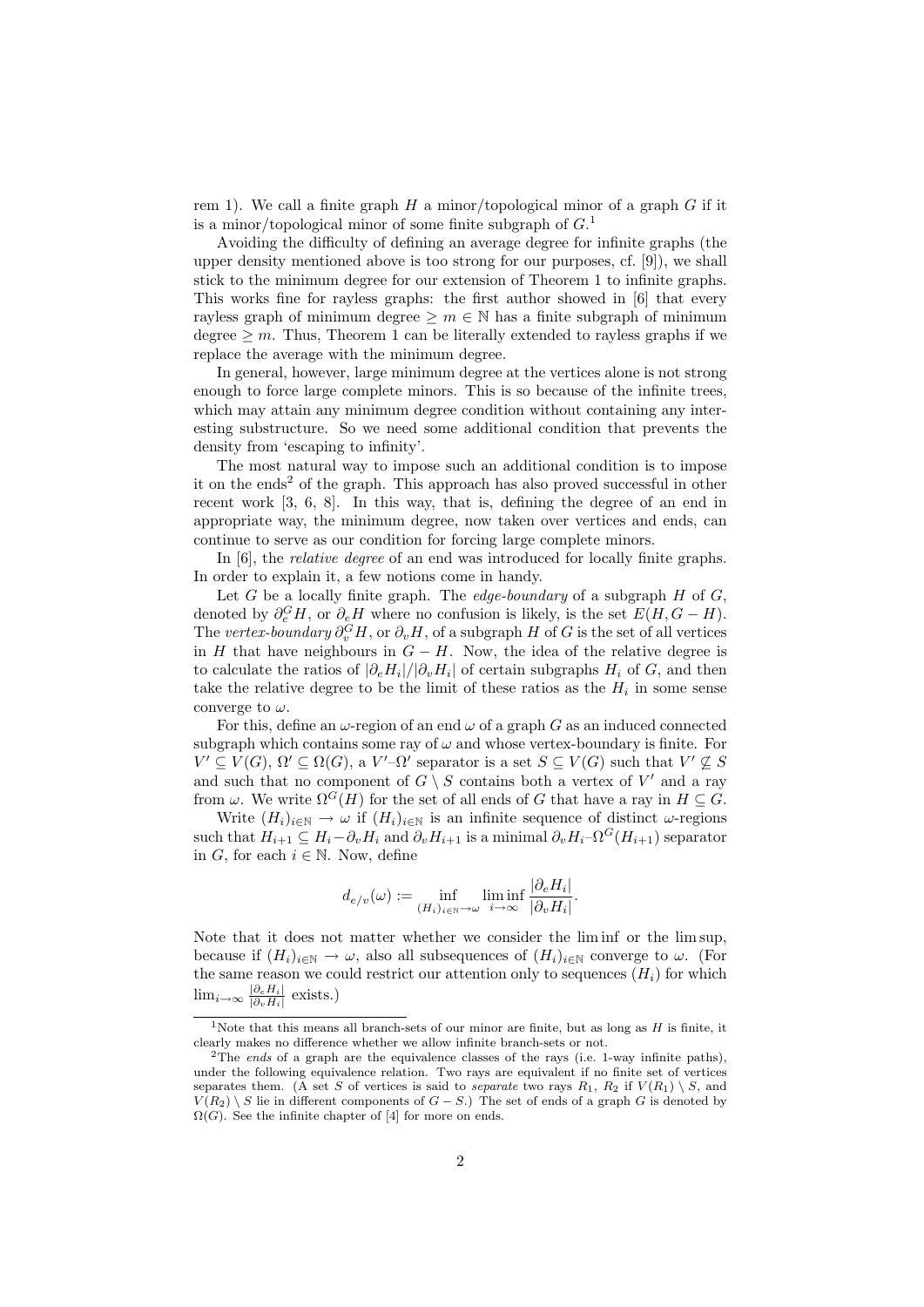For more discussion of this notion see Section 2. From now on we write  $\delta^{V,\Omega}(G)$  for the minimum degree/relative degree, taken over all vertices and ends of G. The first author showed:

**Theorem 2.** [6] Let  $m \in \mathbb{N}$  and let G be a locally finite graph. If  $\delta^{V,\Omega}(G) \geq m$ , then G has a finite subgraph of average degree at least m.

In particular, this means that if  $\delta^{V,\Omega}(G) \geq c_1 k \sqrt{\log k}$  for a locally finite G, then  $K^k \preceq G$ , and if  $\delta^{V,\Omega}(G) \geq c_2 k^2$ , then  $K^k \preceq_{top} G$ . (The  $c_i$  are the constants from Theorem 1.)

In this paper, we extend the notion of the relative degree to arbitrary infinite graphs. For a given end  $\omega$  of some infinite graph G, let  $Dom(\omega)$  denote the set of all vertices that dominate<sup>3</sup>  $\omega$ . If  $G_{\omega} := G - Dom(\omega)$  does not contain any rays from  $\omega$ , or if  $|Dom(\omega)| \ge \aleph_0$ , then we set  $d_{e/v}(\omega) := |Dom(\omega)|$ . Otherwise, writing  $\hat{\omega}$  for the unique<sup>4</sup> end of  $G_{\omega}$  that contains rays from  $\omega$  we define

$$
d_{e/v}(\omega) := |Dom(\omega)| + \inf_{(\hat{H}_i)_{i \in \mathbb{N}} \to \hat{\omega}} \liminf_{i \to \infty} \frac{|\partial_e \hat{H}_i|}{|\partial_v \hat{H}_i|}.
$$

Note that the  $\hat{H}_i$  are  $\hat{\omega}$ -regions of  $G_{\omega}$ . Also note that for locally finite graphs, our definition coincides with the one given earlier. For further discussion of our notion of the relative degree, for examples, and for alternative definitions that do (not) work, see Section 2.

Our main result is the following version of Theorem 2 for graphs with countably many ends.

**Theorem 3.** Let  $k \in \mathbb{N}$ , let  $m \in \mathbb{Q}$ , and let G be a graph such that  $|\Omega(G)| \leq \aleph_0$ and  $\delta^{V,\Omega}(G) > m$ . Then  $K^k \preceq_{top} G$  or G has a finite subgraph of average degree greater than  $m - k + 1$ .

This result, together with Theorem 1, at once implies the desired extension of Theorem 1 to graphs with countably many ends.

**Theorem 4.** Let  $k \in \mathbb{N}$ , and let G be a graph with  $|\Omega(G)| < \aleph_0$ .

- (a) If  $\delta^{V,\Omega}(G) \ge c_1 k \sqrt{\log k} + k$ , then  $K^k \preceq G$ .
- (b) If  $\delta^{V,\Omega}(G) \ge c_2 k^2 + k$ , then  $K^k \preceq_{top} G$ .

Theorem 4 is best possible in the following sense. There is no function  $f: \mathbb{N} \to \mathbb{N}$  so that  $K^k \preceq G$  for every graph with  $\delta^{V,\Omega}(G) \geq f(k)$ . To see this, consider the graph we obtain by the following procedure. Let  $G_1$  be a double-ray and let  $E_1 := E(G_1)$ . Now, for  $i \geq 2$ , replace each edge  $e \in E_{i-1}$  with  $\aleph_0$  many paths of length two whose middle points are connected by a (fresh) double-ray  $D_e$ . Let  $E_i$  be the edges on the  $D_e$ . After  $\aleph_0$  many steps, we obtain a planar graph G with  $\delta^{V,\Omega}(G) = \aleph_0$ . Beause of its planarity, G has no complete minors of order greater than 4.

**Problem 5.** Is there a 'degree condition' which forces large complete (topological) minors in arbitrary infinite graphs?

<sup>&</sup>lt;sup>3</sup>We say a vertex v dominates an end  $\omega$  if v dominates some ray R of  $\omega$ , that is, if there are infinitely many  $v-V(R)$ -paths that are disjoint except in v. (It is not difficult to see that then v dominates all rays of  $\omega$ .)

<sup>&</sup>lt;sup>4</sup>The uniqueness of  $\omega$  follows at once from the fact that  $|Dom(\omega)| < \aleph_0$ .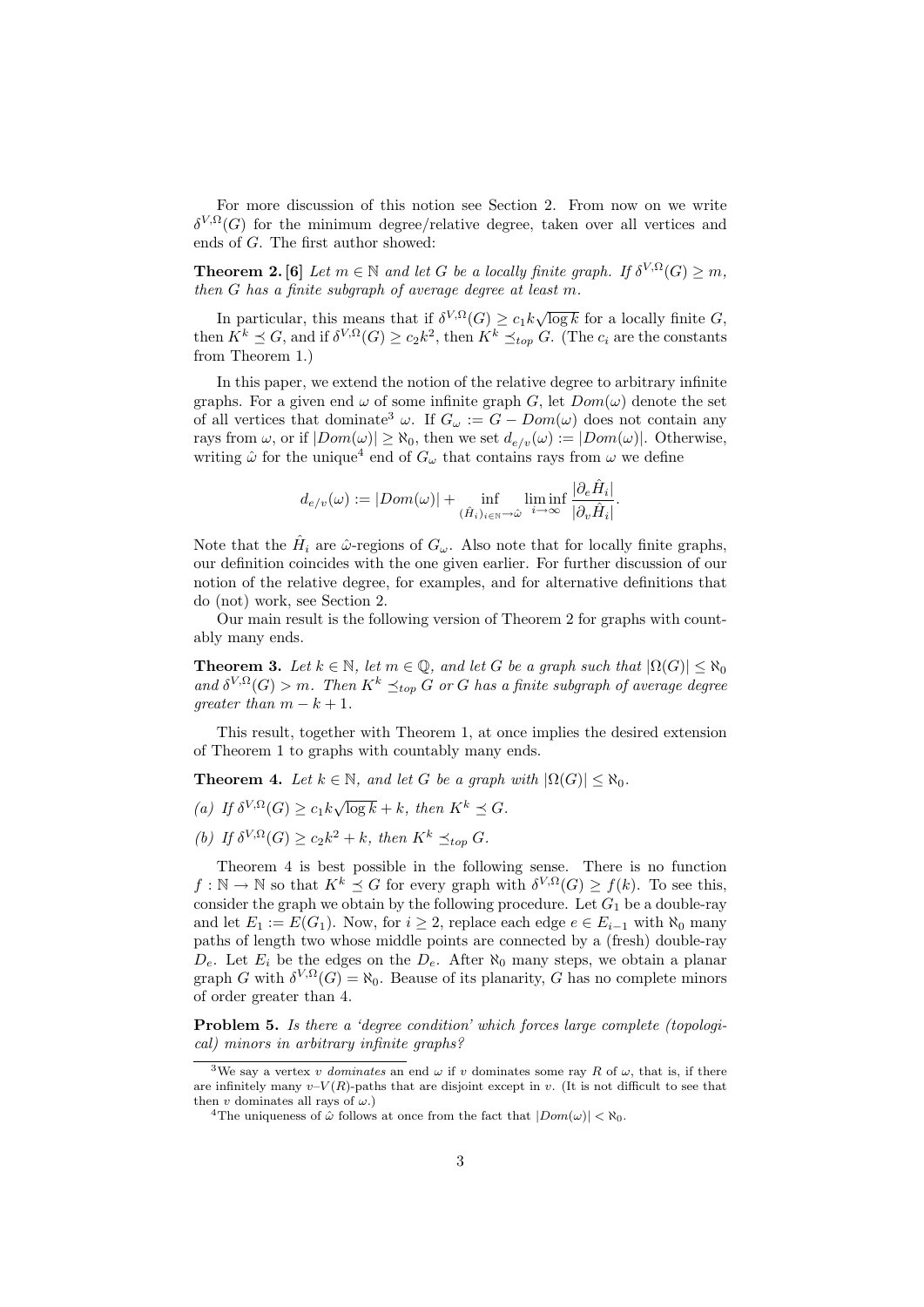## 2 Discussion of the relative degree

In this section, we will discuss our definition as well as possible alternative definitions of the relative degree of an end. This motivation is not necessary for the understanding of the rest of the paper and may be skipped at a first reading.

### 2.1 Large vertex-degree is not enough

As we have already seen in the introduction, large minimum degree at the vertices alone is not sufficient for forcing large complete (topological) minors in infinite graphs, because of the trees. A similar example discards the following alternative. The vertex-/edge-degree of an end  $\omega$  was introduced in [8], see also [4], as the supremum of the cardinalities of sets of vertex-/edge-disjoint rays in  $\omega$ . Clearly, the vertex-degree of an end is always at most its edge-degree, so for our purposes we may restrict our attention to the vertex-degree. It is not difficult to show [7] that an end has vertex-degree  $\geq k$  if and only if there is a finite set  $S \subseteq V(G)$  so that every  $S-\{\omega\}$  separator has order at least k.

Large vertex-degree at the ends together with large degree at the vertices ensures the existence of grid minors [6], and of highly connected subgraphs [8], but it is not strong enough for forcing (topological) minors. This can be seen by inserting the edge set of a spanning path at each level of a large-degree tree, in a way that the obtained graph is still planar.

The reason that the vertex-degree fails to force large complete minors is it only gives information about the sizes of vertex-separators  $S_i$  'converging' to the end in question. But imagine we wish to 'cut off' an end. Then the information we need is not the size of the  $S_i$ , but the average amount of edges that the vertices in  $S_i$  send 'into' the graph. This idea is made precise in the definition of the relative degree for locally finite graphs as given in the introduction.

We defined the relative degree for locally finite graphs in the introduction as  $\inf_{(H_i)} \liminf_i (|\partial_e H_i|/|\partial_v H_i|)$ . Let us remark that instead, we might have defined the relative degree as  $\inf_{(H_i)} \liminf_i ((|\partial_e H_i| + |E(G[\partial_v H_i])|/|\partial_v H_i|)$ . This change, and the corresponding change for non-locally finite graphs, would alter the relative degree of the ends, but our proofs would go through in the same way. However, we believe that our definition is more natural.

Let us quickly evaluate a possible alternative definition, that as first sight might seem equally plausible as ours but less complicated. Consider the ratio  $d_e(\omega)/d_v(\omega)$  of the edge- and the vertex-degree of some end  $\omega$ . If we defined this ratio as the degree of  $\omega$  then large degrees at vertices and ends do not force large complete minors. For an example, see [6].

### 2.2 The role of the separation property

Let us now explain the reason for requiring the vertex-boundaries  $\partial_{\nu}H_i$  of the graphs  $H_i$  to be minimal  $\partial_v H_{i-1}$ – $\Omega(H_i)$  separators (we shall call this property the separation property). First, let us show that a very similar condition, namely requiring the  $\partial_v H_i$  to be minimal  $\partial_v H_{i-1}$ –{ $\omega$ } separators, is too weak. Even locally finite graphs can satisfy a degree condition thus modified and still not contain any large complete minors. In order to see this, consider the following example.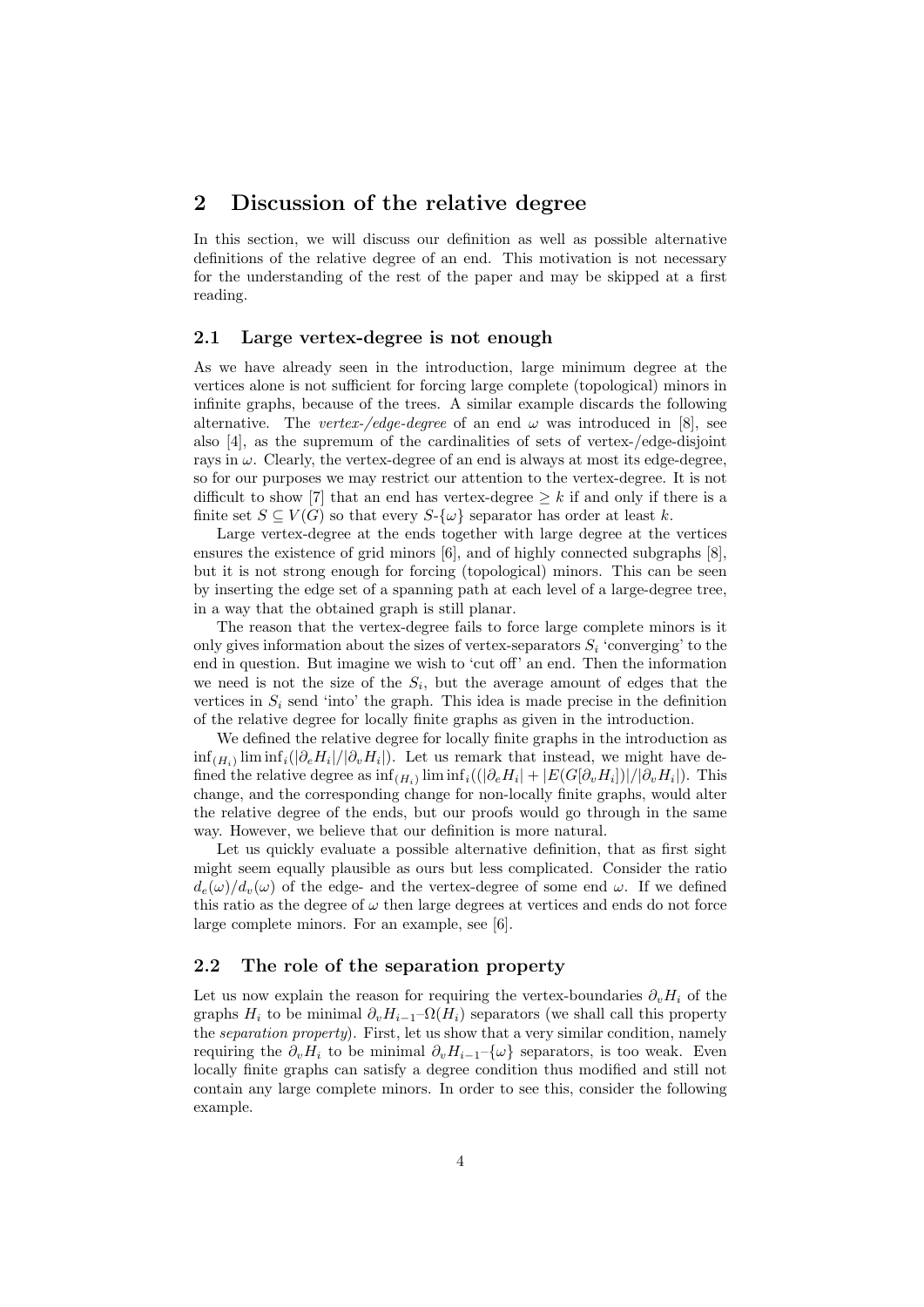

Figure 1: The graph from Example 6, with  $r = 5$ .

**Example 6.** We start out with the r-regular (infinite) tree  $T_r$  with levels  $L_i$ . For each of its vertices, we colour half of the edges going to the next level blue, the other half red. Then replace each vertex  $v \in V(T_r)$  with a path  $x_v y_v z_v$ . For each vw  $\in E(T_r)$ , with v from the ith and w from the  $(i + 1)$ th level of  $T_r$ , say, we do the following. If vw is blue, then add the edges  $x_vx_w$ ,  $y_vy_w$  and  $y_vz_w$ , and if vw is red, then add the edges  $y_v x_w$ ,  $y_v y_w$  and  $z_v z_w$ .

The resulting graph  $\Gamma_r$  is locally finite, and it is easy to see that  $\Gamma_r$  does not contain any complete minor of order greater than 4 using the fact that the vertices of any such minor can not be separated by any 2-separator of  $\Gamma_r$ .

Note that each end of  $\Gamma_r$  has relative degree 1. In fact, let  $\omega \in \Omega(\Gamma_r)$ , and let  $\omega' \in \Omega(T_r)$  be the corresponding end of  $T_r$ . Suppose  $v_1v_2v_3 \ldots \in \omega'$  with  $v_1$ being the root of  $T_r$ . For  $v \in V(T_r)$ , let  $H_v$  be the subgraph of  $\Gamma_r$  that is induced by all vertices  $x_w, y_w, z_w$  such that w lies in the upper closure  $\lceil v \rceil$  of v in the tree order of  $T_r$ . Then  $(H_{v_i})_{i\in\mathbb{N}} \to \omega$ , and thus  $d_{e/v}(\omega) = 1$ .

However, if we would require the  $\partial_v H_i$  to be minimal  $\partial_v H_{i-1}-\{\omega\}$  separators instead of minimal  $\partial_v H_{i-1} \neg \Omega^G(H_i)$  separators, then the ends of  $\Gamma_r$  had relative degree  $(r + 2)/2$ . In fact, as the  $\partial_v H_{v_i}$  are not minimal  $\partial_v H_{i-1} - \{\omega\}$ separators, the sequence  $(H_{v_i})_{i\in\mathbb{N}}$  is no longer taken into account when we calculate the relative degree of  $\omega$ . It is not difficult to see that the relative degree would then be determined by the sequence  $(K_{v_i})_{i\in\mathbb{N}}$ , which we define now. If  $v_i v_{i+1}$  is blue, then  $K_{v_i}$  is the subgraph of  $\Gamma_r$  that is induced by  ${x_{v_i}, y_{v_i}} \cup {x_w, y_w, z_w : w \in [v], v \in L_{i+1}, v_i v \text{ is a blue edge}}$ . Otherwise, let  $K_{v_i}$  be induced by  $\{x_{v_i}, y_{v_i}\} \cup \{x_w, y_w, z_w : w \in [v], v \in L_{i+1}, v_i v \text{ is a red edge}\}.$  $As |\partial_e K_i|/|\partial_v K_i| = (r+2)/2$  for all  $i > 1$ , the end  $\omega$  would thus have relative degree  $(r+2)/2$ .

On the other hand, if we totally gave up the requirement that the  $\partial_{\nu}H_i$  are minimal separators, then basically every end of every graph would have relative degree 1. To see this, write  $(H_i)_{i\in\mathbb{N}} \leadsto \omega$  if  $(H_i)_{i\in\mathbb{N}}$  is an infinite sequence of distinct regions of G with  $H_{i+1} \subseteq H_i - \partial_v H_i$  such that  $\omega$  has a ray in  $H_i$  for each  $i \in \mathbb{N}$ . Let  $(H_i)_{i\in\mathbb{N}}$  with  $(H_i)_{i\in\mathbb{N}} \rightsquigarrow \omega$ , and let  $v_i \in \partial_v H_{3i}$  for  $i \in \mathbb{N}$ . Then the  $v_i$  do not have common neighbours. We construct a sequence  $(H'_j)_{j\in\mathbb{N}}$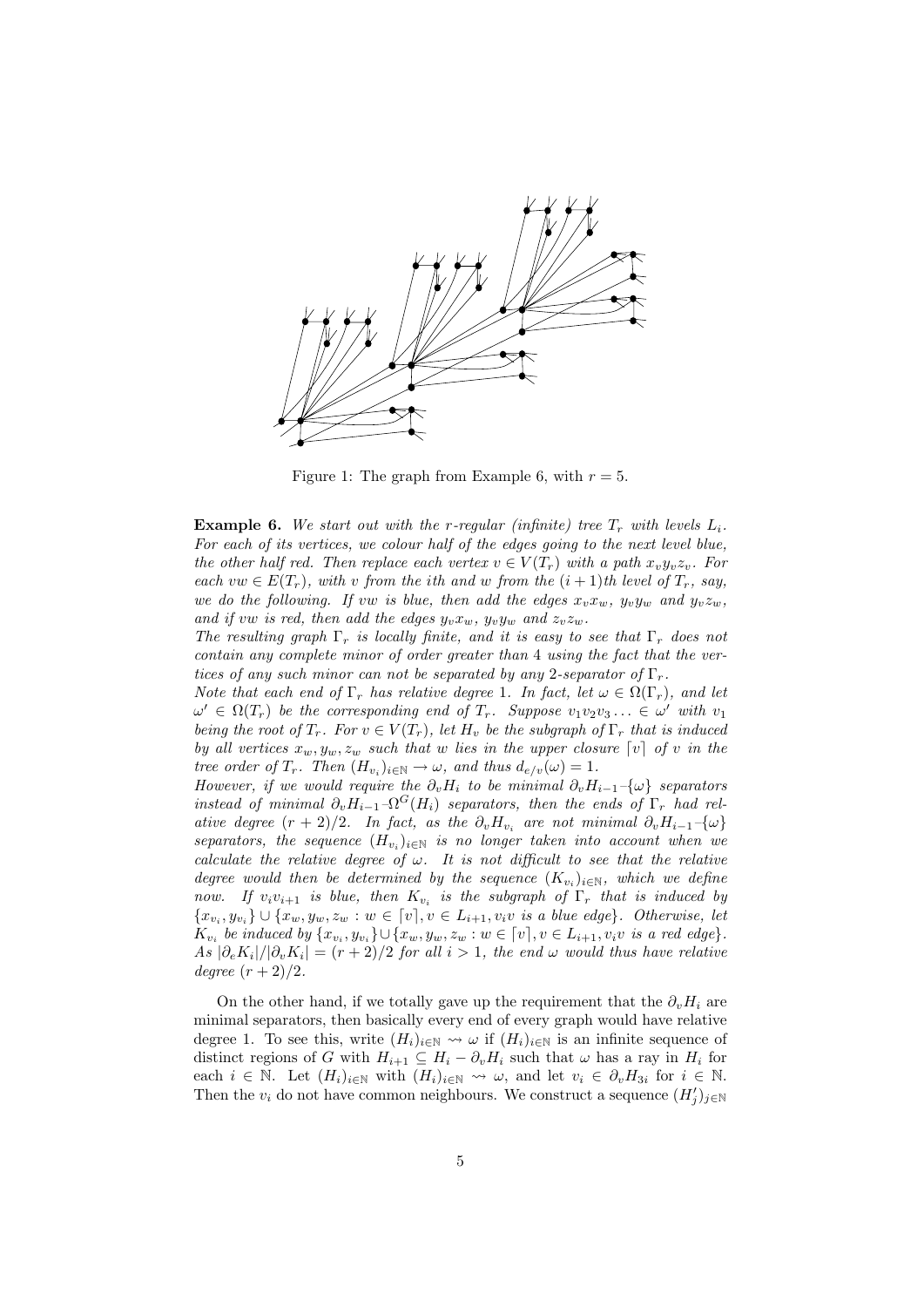with  $H'_0 := H_0$ , and, for  $j > 0$ , we let  $H'_j := H_{i_j} - V_j$  where  $i_j$  is such<sup>5</sup> that  $H_{i_j} \subseteq H'_j - \partial_v H'_j$ , and  $V_j$  consists of  $j | \partial_e H_{i_j} |$  vertices  $v_i$  with  $i \geq i_j$ . Then  $(\vec{H}_j')_{j\in\mathbb{N}} \leadsto \omega$ , and

$$
\liminf_{j \to \infty} \frac{|\partial_e H_j'|}{|\partial_v H_j'|} = \liminf_{j \to \infty} \frac{|\partial_e H_{i_j}| + \sum_{v \in V_j} d(v)}{|\partial_v H_{i_j}| + \sum_{v \in V_j} d(v)} = 1.
$$

This shows that the additional condition that  $\partial_v H_{i+1}$  is an ⊆-minimal  $\partial_v H_i$  $\Omega^G(H_{i+1})$  separator is indeed neccessary for our definition of the relative degree to make sense.

For our notion, every integer, and also  $\aleph_0$ , appears as the relative degree of an end in some locally finite graph (larger cardinals only appear in non-locally finite graphs). Indeed, let  $k \in \mathbb{N}$ , and let G be obtained from the disjoint union of  $\aleph_0$  many copies  $K_i$  of  $K^k$  by adding all edges between  $K_i$  and  $K_{i+1}$ , for all i. Suppose  $(H_i)_{i\in\mathbb{N}} \to \omega$  for the unique end  $\omega$  of G. Then by the separation property, we can conclude inductively that each  $\partial_v H_i$  is contained in some  $K_{i_j}$ . Thus  $d_{e/v}(\omega) = k$ . A similar example can be constructed to find an end of relative degree  $\aleph_0$ .

#### 2.3 From locally finite to arbitrary graphs

In arbitrary infinite graphs, we have to face the problem that there might be vertices dominating our end  $\omega$ , and hence no sequence of subgraphs  $H_i$  can satisfy  $H_{i+1} \subseteq H_i - \partial_v H_i$ . Our way out of this dilemma was to delete the dominating vertices temporarily, find the sequences as above and calculate the corresponding infimum, and then add  $|Dom(\omega)|$  to the relative degree.

One might think that alternatively, we might have weakened our requirements on the sequences of  $\omega$ -regions  $H_i$ . For instance we might be satisfied with them obeying  $H_{i+1} \subseteq H_i - (\partial_v H_i - Dom(\omega))$ . We then should also require that  $H_i - Dom(\omega)$  is connected, as otherwise our sequence may 'converge' to more than one end. And, if no sequence as just described would exist, we would set  $\tilde{d}_{e/v}(\omega) := \infty$ . This alternative definition would have the advantage that the contribution of a dominating vertex, in terms of outgoing edges, to the edge-boundary of an  $\omega$ -region is counted.

However, the approach does not allow for an extension of Theorem 1. The problem are vertices that dominate more than one end. Consider an infinite r-regular tree to which we add one vertex that is adjacent to all other vertices. The ends of this graph have infinite degree in the sense just discussed (and relative degree 2), but of course, no  $K^k$ -minor for large k, no matter how large r is with respect to k. We can give a similar example for a graph with only two ends.<sup>6</sup>

## 3 Dominating vertices and topological  $K^k$ -minors

This section provides some results about dominating vertices that will be needed later on. First, we give a useful characterization of dominating vertices.

<sup>&</sup>lt;sup>5</sup>For instance set  $i_j := \max\{dist(v, w)|v \in \partial_v H_0, w \in \partial_v H'_j\} + 1.$ 

 $6$ Take two copies of the r-regular tree add a spanning path in each level of each of the two trees and a new vertex adjacent to all other vertices.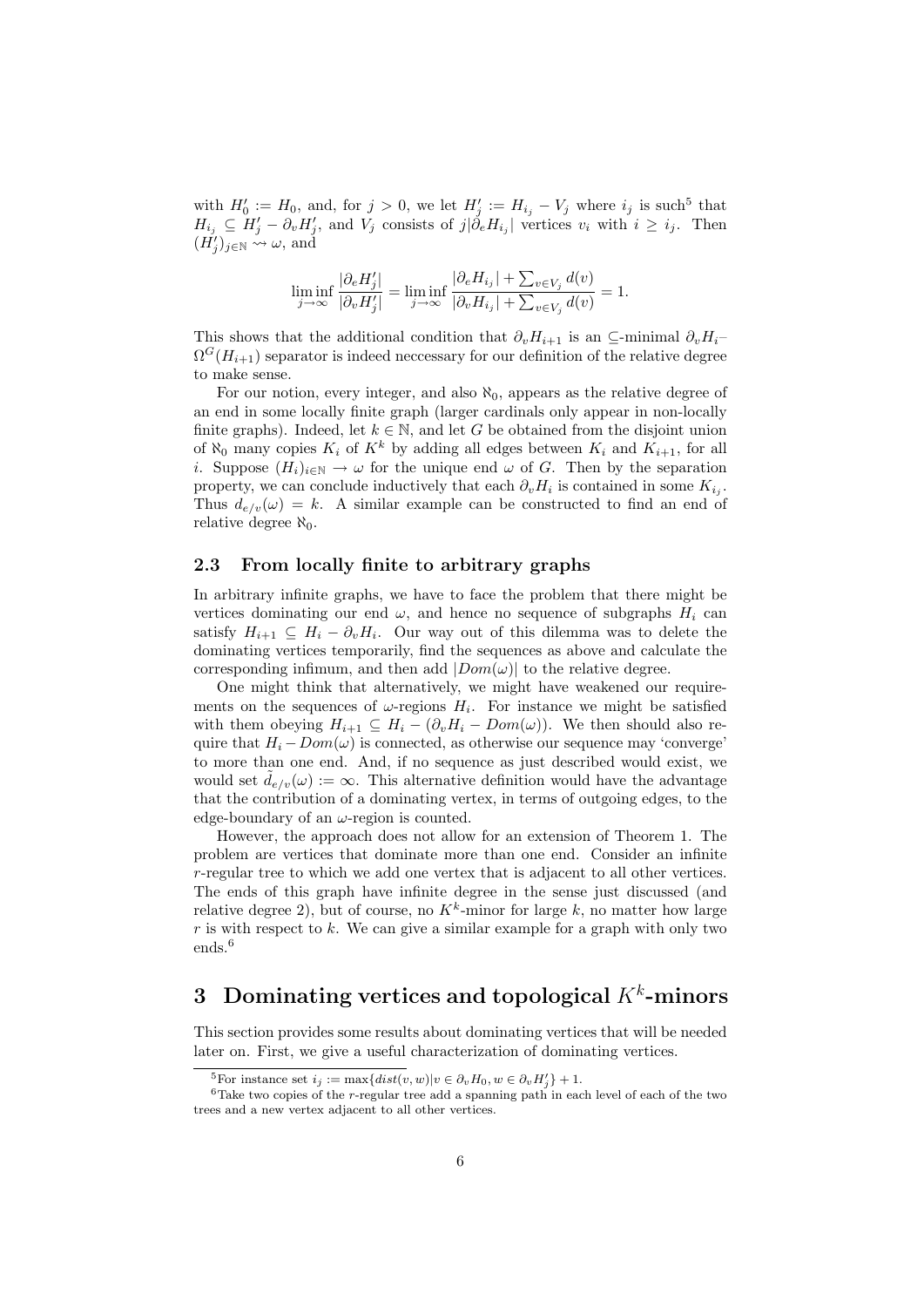**Lemma 7.** In any graph, a vertex v dominates an end  $\omega$  if and only if there is no finite  $v-\omega$  separator.

Proof. For the forward direction, note that every finite set of vertices intersects only a finite number of the infinitely many  $v-V(R)$  paths, where  $R \in \omega$  is dominated by v. Hence v and  $\omega$  cannot be finitely separated.

For the backward direction we inductively construct a set of  $v-V(R)$  paths, where R is any ray in  $\omega$ . At each step we use the fact that all paths constructed so far form a finite set which (without v) does not separate v from  $\omega$ . Hence we can always add a new  $v-V(R)$  path, which disjoint from all the others (except in  $v$ ).  $\Box$ 

We now show that for an end  $\omega$  which is dominated by only finitely many vertices, the graph  $G_{\omega}$  contains sequences of subgraphs converging to  $\hat{\omega}$ .

**Lemma 8.** Let G be a graph, and let  $\omega \in \Omega(G)$  with  $|Dom(\omega)| < \aleph_0$ . Then  $G_{\omega}$ contains a sequence  $(\hat{H}_i)_{i \in \mathbb{N}} \to \hat{\omega}$ .

*Proof.* We define a sequence of disjoint finite sets  $S_i \subseteq V(G_\omega)$ , starting with any finite non-empty set  $S_1$ . For  $i > 1$  and for each  $v \in S_{i-1}$  let  $S_v^{i-1}$  be a finite  $v-\hat{\omega}$  separator in  $G_{\omega}$  (note that such a separator exists by Lemma 7). Set

$$
\tilde{S}_i := \bigcup_{v \in S_{i-1}} S_v^{i-1} \setminus S_{i-1}.
$$

Then  $\tilde{S}_i$  separates  $S_{i-1}$  from  $\hat{\omega}$ . In fact, otherwise there would be a ray  $R \in \hat{\omega}$ with only its first vertex v in  $S_{i-1}$ , and disjoint from  $\tilde{S}_i$ . But R must meet  $S_v^{i-1}$ , a contradiction.

Choose  $S_i \subseteq \tilde{S}_i$  minimal such that it separates  $S_{i-1}$  from  $\hat{\omega}$ . Now for  $i \in \mathbb{N}$ , let  $K_i$  be the component of  $G_{\omega} - S_i$  that contains a ray of  $\hat{\omega}$  (since  $S_i \cup Dom(\omega)$ ) is finite there is a unique such component  $K_i$ ). Let  $\hat{H}_i$  be the subgraph of  $G_{\omega}$ that is induced by  $S_i$  and  $K_i$ . Then, by the choice of  $S_i$ , we find that  $S_i$  is a minimal  $S_{i-1}$ - $\Omega^{\tilde{G}}(\hat{H}_i)$  separator. Hence,  $(\hat{H}_i)_{i \in \mathbb{N}} \to \hat{\omega}$ , as desired. Г

Next, we will see that our desired minor is easy to find whenever there are enough vertices dominating the same end.

**Lemma 9.** Let  $k \in \mathbb{N}$ , let G be a graph and let  $\omega \in \Omega(G)$ . If  $|Dom(\omega)| \geq k$ , then  $K^k \preceq_{top} G$ .

Lemma 9 follows at once from Lemma 10 below. The branching vertices of a subdivision are those vertices that did not arise from subdividing edges.

**Lemma 10.** Let  $k \in \mathbb{N}$ , let G be a graph, let  $\omega \in \Omega(G)$ , and let  $S \subseteq Dom(\omega)$ with  $|S| = k$ . Then G contains a subdivision  $TK^k$  of  $K^k$  whose branching vertices are in S.

*Proof.* We use induction on k, the base case  $k = 0$  is trivial. So suppose  $k \geq 1$ . Then, let  $S \subseteq Dom(\omega)$  be a set of size k, and let  $s \in S$ . By the induction hypothesis,  $G-s$  contains a subdivision  $TK^{k-1}$  of  $K^{k-1}$  with branching vertices in  $S' := S \setminus \{s\}.$ 

Successively we define sets  $\mathcal{P}_i$  of  $s-S'$  paths in G which are disjoint except in s. We start with  $\mathcal{P}_0 := \emptyset$ . For  $i > 0$ , suppose there is a vertex  $v \in S'$  which is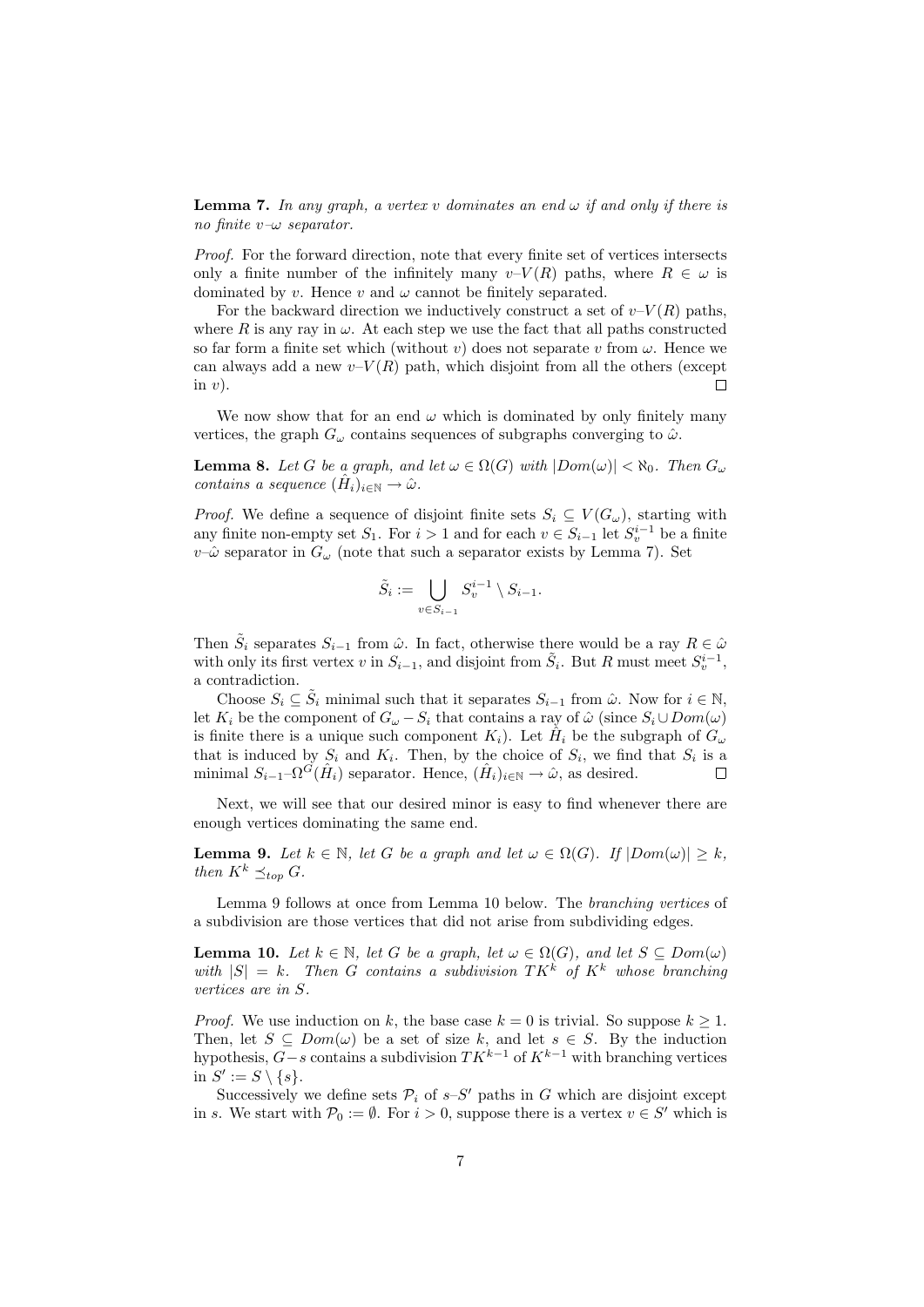not the endpoint of a path in  $\mathcal{P}_{i-1}$ . Then,  $S_i := S \cup \bigcup_{P \in \mathcal{P}_{i-1}} V(P)$  is finite, and  $G-S_i$  has a unique component  $C_i$  which contains rays of  $\omega$ . Since Lemma 7 implies that neither s nor v can be separated from  $\omega$  by a finite set of vertices, both s and v have neighbours in  $C_i$ . Hence there is an s-v path  $P_i$  that is internally disjoint from  $S_i$ . Set  $\mathcal{P}_i := \mathcal{P}_{i-1} \cup \{P_i\}$ . The procedure stops after step  $k-1$ , when all vertices of S' are connected to s by a path in  $\mathcal{P}_i$ . This gives the desired subdivision  $TK^k$ .  $\Box$ 

With a very similar proof,<sup>7</sup> we also get the following statement (which will not be needed in what follows):

**Lemma 11.** Let G be a graph and let  $\omega \in \Omega(G)$ . If  $|Dom(\omega)| \geq \aleph_0$ , then  $K^{\aleph_0} \preceq_{\text{top}} G$ .

We finish this section with one more basic lemma. This lemma implies that removing a finite part of a graph, or even an infinite part with a finite vertexboundary, will not alter the relative degree of the remaining ends.

**Lemma 12.** Let G be a graph, let  $\omega \in \Omega(G)$ , and let G' be an induced subgraph of G such that  $\partial_v^G G'$  is finite, and such that G' has an end  $\omega'$  that contains rays of  $\omega$ . Then  $d_{e/v}(\omega') = d_{e/v}(\omega)$ .

*Proof.* First of all, observe that since  $\partial_v^G G'$  is finite, it follows that  $Dom(\omega) \subseteq$  $V(G')$ . Hence, we only need to show that  $\inf_{(\hat{H}_i)_{i\in\mathbb{N}}} \liminf_{i(|\partial_e\hat{H}_i|/|\partial_v\hat{H}_i|)},$  is the same for sequences  $(\hat{H}_i)_{i \in \mathbb{N}}$  in  $G_\omega$  and for sequences  $(\hat{H}_i)_{i \in \mathbb{N}}$  in  $G'_{\omega'}$ .

For this, note that every sequence  $(\hat{H}_i)_{i \in \mathbb{N}} \to \hat{\omega}$  in  $G_{\omega}$  has a subsequence  $(\hat{H}_i)_{i\geq i_0}\to\hat{\omega}'$  in  $G'_{\omega'}$  (it suffices to take  $i_0:=\max\{dist(v,w):v\in\partial_v\hat{H}_0,w\in$  $\partial_v G'$ }+1). Moreover, for every sequence  $(\hat{H}'_j)_{j\in\mathbb{N}} \to \hat{\omega}'$  in  $G'_{\omega'}$ , there is an index j<sub>0</sub> such that  $\partial_v \hat{H}'_j \cup N(\hat{H}'_j)$  is the same set in  $G_\omega$  and in  $G'_\omega$  (for instance, take  $j_0 := \max\{dist(v, w) : v \in \partial_v \hat{H}'_0, w \in \partial_v G'\} + 1$ . Hence, the relative degrees of  $\omega$  and  $\omega'$  are the same. Е

## 4 Proof of Theorem 3

In this section we prove our main result, Theorem 3. We start by showing how to find, for a fixed end  $\omega$  of some graph G, an  $\hat{\omega}$ -region  $\hat{H}$  of  $G_{\omega}$  that has an acceptable average degree into  $G - H$ .

**Lemma 13.** Let G be a graph, let  $\omega \in \Omega(G)$  with  $d_{e/v}(\omega) > m$  for some  $m \in \mathbb{Q}$ , and let  $S \subseteq V(G)$  be finite. If  $|Dom(\omega)| < \aleph_0$ , then  $G_{\omega}$  has a  $\hat{\omega}$ -region  $\hat{H}$  such that

- (a)  $S \cap V(\hat{H}) = \emptyset$ , and
- $(b) \frac{|\partial_e \hat{H}|}{|\partial_v \hat{H}|} > m |Dom(\omega)|.$

<sup>&</sup>lt;sup>7</sup>We construct the  $TK^{\aleph_0}$  step by step, adding one branching vertex plus the corresponding paths at a time. In each step, the finiteness of the already constructed part ensures the existence of an unused dominating vertex  $s$  of  $\omega$  and enough paths to connect  $s$  to the already defined branching vertices.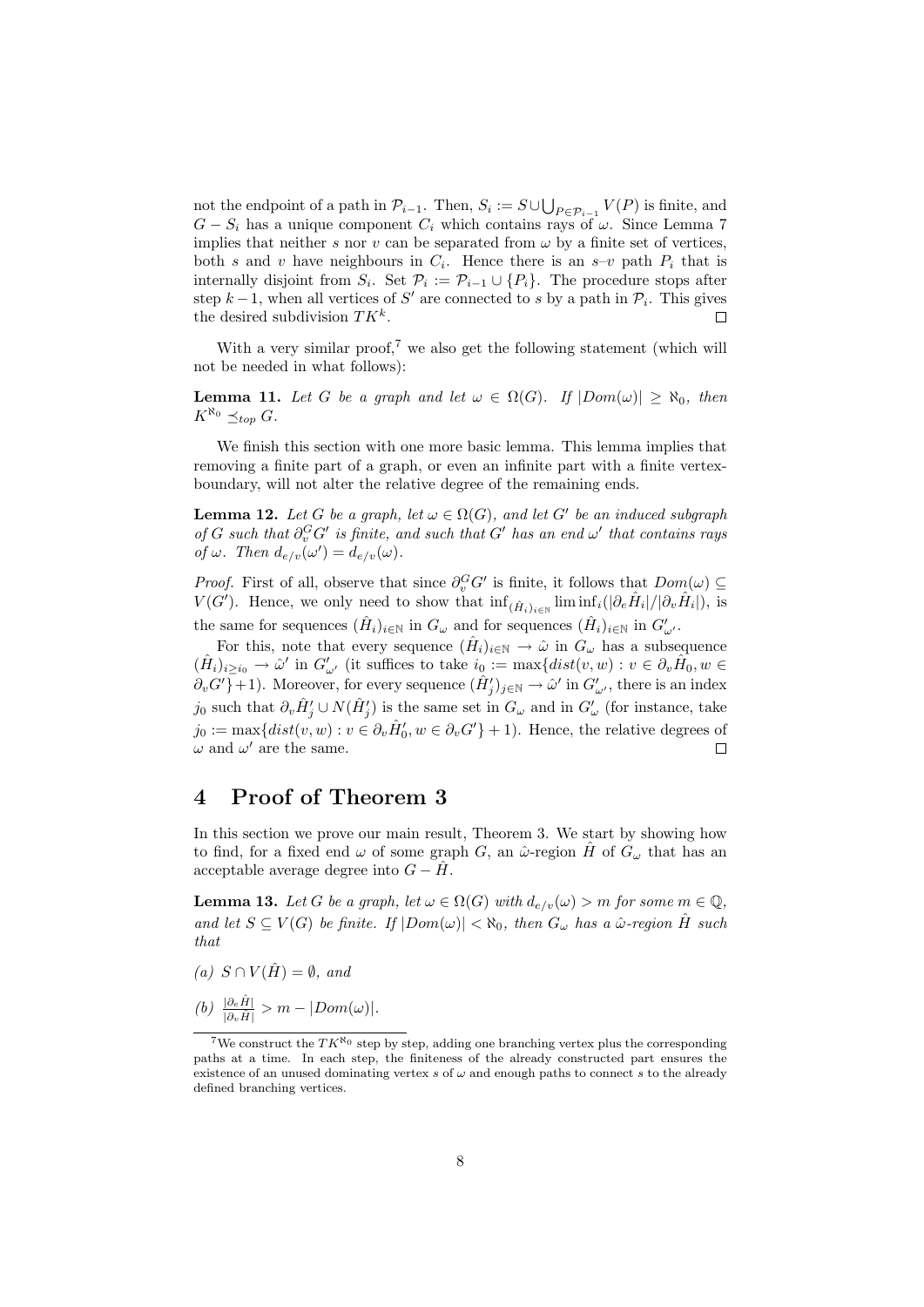*Proof.* By Lemma 8, there is a sequence  $(\hat{H}_i)_{i\in\mathbb{N}} \to \hat{\omega}$  in  $G_{\omega}$ . Let  $i_0 =$  $\max\{dist_{G_\omega}(v, w) : v \in S \setminus Dom(\omega), w \in \partial_v \hat{H}_0\}$  + 1. Then  $S \cap V(\hat{H}_i) = \emptyset$ for all  $i \geq i_0$ . As  $d_{e/v}(\omega) > m$ , there is a  $j_0 \geq i_0$  such that  $(|\partial_e \hat{H}_j|/|\partial_v \hat{H}_j|) >$  $m - |Dom(\omega)|$  for all  $j \geq j_0$ .

We now apply Lemma 13 repeatedly to the ends of any suitable fixed countable subset of  $\Omega(G)$ . Lemma 12 will ensure that the relative degree of the ends is not disturbed by what has been cut off earlier.



Figure 2: Construction of the graph  $G_i$  in Lemma 14.

**Lemma 14.** Let  $m \in \mathbb{Q}$ , let G be a graph, let  $X \subseteq V(G)$  be finite and for  $i \in \mathbb{N}$ , let  $\omega_i \in \Omega(G)$  with  $|Dom(\omega_i)| < \aleph_0$ . If  $\delta^{V,\Omega}(G) > m$ , then G contains induced subgraphs  $G_i$ , finite sets  $X \subseteq X_i \subseteq V(G_i)$ , and finite sets  $\mathcal{F}_i$  of pairwise disjoint finite subsets of  $V(G_i)$  such that for each  $i \in \mathbb{N}$ 

- (A)  $G_{i+1} \subset G_i$ ,  $X_i \subset X_{i+1}$ , and  $\mathcal{F}_{i+1} \supset \mathcal{F}_i$ ,
- $(B)$   $X_i \cup \bigcup \mathcal{F}_i \subseteq V(G_i),$
- (C) there is a family  $\mathcal{H}_i = \{H_F : F \in \mathcal{F}_i\}$  of disjoint connected subgraphs such that  $V(H_F) \cap V(G_i) = F$  for each  $F \in \mathcal{F}_i$  and such that  $G = G_i \cup \bigcup \mathcal{H}_i$ ,
- (D)  $\partial_v^G G_i$  is finite,
- (E) the average degree of F into  $F \cup X_i$  is  $> m |Dom(\omega_i)|$ , for each  $F \in \mathcal{F}_i$ ,
- $(F)$   $d_{X_i}(v) > m$  for all  $v \in \partial_v^G G_i \setminus \bigcup \mathcal{F}_i$ , and
- (G)  $\omega_i$  has no rays in  $G_i$ .

*Proof.* Set  $G_0 := G$ ,  $X_0 := X$ , and  $\mathcal{F}_0 := \emptyset$ . Now, for  $i \geq 1$  we do the following. If  $\omega_i$  has no ray in  $G_{i-1}$ , then we set  $G_i := G_{i-1}$ ,  $X_i := X_{i-1}$  and  $\mathcal{F}_i := \mathcal{F}_{i-1}$ , which ensures all the desired properties (as they hold for  $i - 1$ ).

So suppose  $\omega_i$  does have a ray in  $G_{i-1}$ . Then let  $D_i$  be a finite set of vertices of  $G_{i-1}$  so that each dominating vertex of  $\omega_i$  in  $G_{i-1}$  has degree greater than m into  $D_i$ . (This is possible since by assumption there only finitely many vertices dominating  $\omega_i$ .)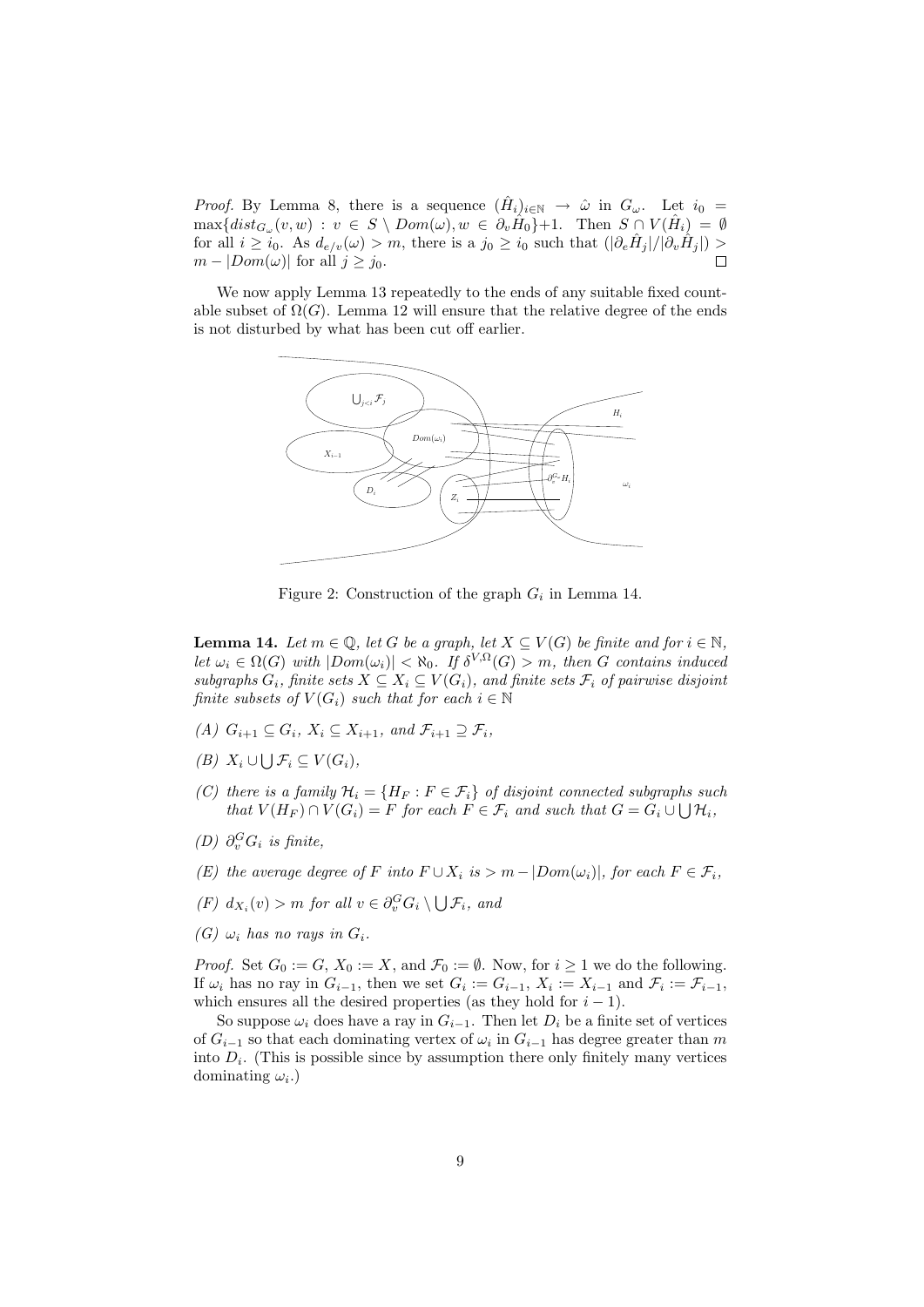Observe that because of (D) we may apply Lemma 12 to obtain that all ends of  $G_{i-1}$  have relative degree > m. Hence Lemma 13 applied to  $G_{i-1}$  and the finite set

$$
S := X_{i-1} \cup D_i \cup \bigcup \mathcal{F}_{i-1}
$$

yields an  $\hat{\omega}_i$ -region  $\hat{H}_i$  of  $G_{\omega}$ . We set  $\mathcal{F}_i := \mathcal{F}_{i-1} \cup \partial_v \hat{H}_i$  and  $G_i := G_{i-1} - (\hat{H}_i \hat{\partial}_{v}\hat{H}_{i}$ ). Choose a finite subset  $Z_{i}$  of  $V(G_{i})$  such that  $\partial_{v}\hat{H}_{i}$  has average degree  $> m - |Dom(\omega_i)|$  into  $Z_i \cup \partial_v \hat{H}_i$  and set  $X_i := X_{i-1} \cup D_i \cup Z_i$ .

Then, conditions  $(A)$ ,  $(D)$  and  $(G)$  are clearly satisfied for step i, as they hold for step  $i - 1$ . Conditions (B) and (C) for i follow from Lemma 13(a), and from (B) and (C) for  $i-1$ . Condition (E) follows from Lemma 13(b) and (E) for  $i - 1$ .

Finally, for (F) suppose that  $v \in \partial_v^G G_i \setminus \bigcup \mathcal{F}_i$ . If  $v \in \partial_v^G G_{i-1}$  then (F) for i follows from (F) for  $i-1$ . Otherwise, v dominates  $\omega_i$ . Then by construction, v has sufficiently many neighbours in  $D_i \subseteq X_i$ .  $\Box$ 

If G has only countably many ends, then the procedure just described can be used to cut off all ends:

**Lemma 15.** Let  $k \in \mathbb{N}$ , let  $m \in \mathbb{Q}$ , let G be a graph with  $|\Omega(G)| \leq \aleph_0$ , and let  $X \subseteq V(G)$  be finite. Suppose  $|Dom(\omega)| < k$  for all ends  $\omega \in \Omega(G)$ . If  $\delta^{V,\Omega}(G) > m$ , then G has an induced subgraph G' and a set F of finite pairwise disjoint vertex sets such that

- (i)  $X \cup \bigcup \mathcal{F} \subseteq V(G')$ ,
- (ii) there is a family  $\{H_F : F \in \mathcal{F}\}\$  of disjoint connected subgraphs of G such that  $V(H_F) \cap V(G') = F$  for each  $F \in \mathcal{F}$ ,
- (iii) for each vertex  $v \in V(G')$  of degree  $\leq m$  there is an  $F \in \mathcal{F}$  so that  $v \in F$ and the average degree of F in G' is  $>m - k + 1$ , and
- (iv) every ray of G has only finitely many vertices in  $V(G')$ .

*Proof.* Let  $\omega_1, \omega_2, \omega_3, \ldots$  be a (possibly repetitive) enumeration of  $\Omega(G)$ . Apply Lemma 14, and then set  $G' := \bigcap_{i \in \mathbb{N}} G_i$  and  $\mathcal{F} := \bigcup_{i \in \mathbb{N}} \mathcal{F}_i$ . We claim that  $G'$ and  $\mathcal F$  are as desired. Indeed, properties  $(A)$  and  $(B)$  imply property (i), and property (C) together with (A) implies property (ii).

For property (iii) observe that (A) and (B) imply that  $X_i \subseteq V(G')$  for all  $i \in \mathbb{N}$ . Now (iii) follows from (E) and (F) together with the assumption that  $\delta^{V,\Omega}(G) > m.$ 

In order to see (iv), suppose that R is a ray of G that has infinitely many vertices in G'. Say  $R \in \omega_j$ . Then by (A) for j, the ray R has infinitely many vertices in  $G_j$ . So, as  $\partial_v^G G_j$  is finite by (D), R has a subray in  $G_j$ , a contradiction to  $(G)$  for j.  $\Box$ 

We are now almost ready to prove our main theorem. We will make use of a standard tool from infinite graph theory, Kőnig's infinity lemma.

**Lemma 16.** [4] Let  $V_1, V_2, V_3, \ldots$  be disjoint finite non-empty sets, and let G be a graph on their union. Suppose that for all  $i \in \mathbb{N}$ , each vertex of  $V_{i+1}$  has a neighbour in  $V_i$ . Then G has a ray  $v_1v_2v_3\ldots$ , with  $v_i \in V_i$ , for each  $i \in \mathbb{N}$ .

Let us now prove Theorem 3.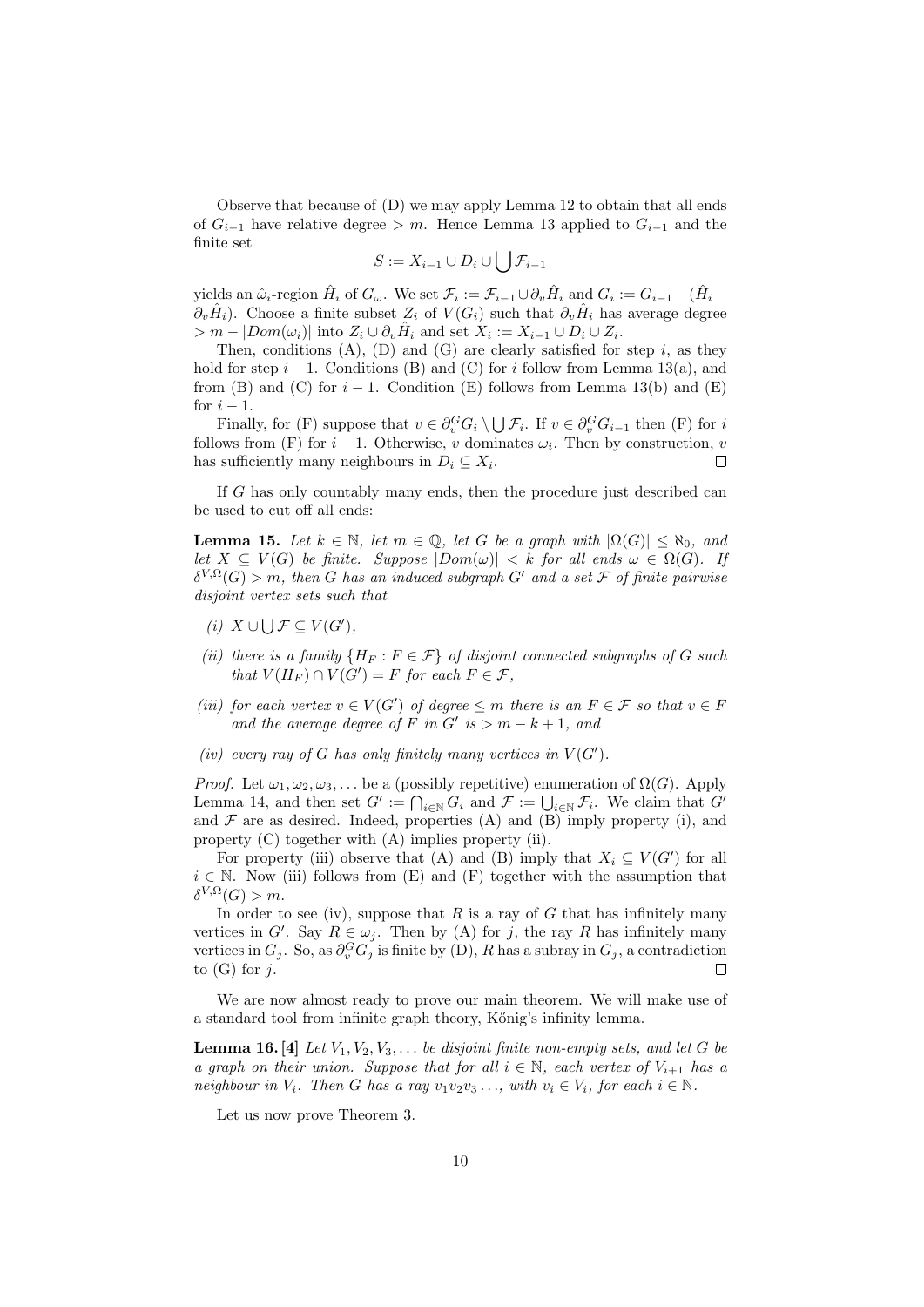*Proof of Theorem 3.* Suppose that  $K^k$  is not a topological minor of G. Then by Lemma 9,  $|Dom(\omega)| < k$  for all  $\omega \in \Omega(G)$ . Let  $u \in V(G)$  and let G' be the subgraph we obtain from Lemma 15 applied to G and  $X := \{u\}$ , and let F be the corresponding set of disjoint finite vertex sets.

For  $i \in \mathbb{N}$ , we shall successively define finite sets  $S_i$ , with  $S_i \subseteq S_{i+1}$ . We start with setting  $S_0 := \emptyset$  and  $S_1 := \{u\}$  if  $u \notin \bigcup \mathcal{F}$ , or  $S_1 := F_u$  if there is an  $F_u \in \mathcal{F}$  with  $u \in F_u$  (by the disjointness of the sets in  $\mathcal{F}$ , there is at most one such  $F_u$ ). Note that  $S_0 \subseteq S_1 \subseteq V(G')$  because of Lemma 15 (i).

Our sets  $S_i$  will have the following properties for  $i \geq 1$ :

- (I) the average degree of the vertices of  $S_{i-1}$  in  $G'[S_i]$  is  $> m k + 1$ ,
- (II) the average degree of the vertices of  $S_i \setminus S_{i-1}$  in  $G'$  is  $> m k + 1$ , and
- (III) for each  $F \in \mathcal{F}$  with  $F \cap S_i \neq \emptyset$  there is a  $j \leq i$  such that  $F \subseteq S_j \setminus S_{j-1}$ .

For  $i = 1$ , property (I) holds trivially, and (II) is satisfied because of Lemma 15 (iii). By the choice of  $S_1$  and since the  $F \in \mathcal{F}$  are disjoint, also (III) holds.

Now, for  $i \geq 2$  we choose a finite subset  $X_i$  of the neighbourhood of  $S_{i-1} \setminus$  $S_{i-2}$  in  $G'-S_{i-1}$  so that the average degree of the vertices in  $S_{i-1}$  in the graph  $G'[S_{i-1} \cup X_i]$  is at least  $m - k + 1$ . Such a choice is possible by (I) and (II) for  $i - 1$ 

Let  $Y_i$  denote the union of all  $F \in \mathcal{F}$  that contain some  $v \in X_i$ . Note that  $Y_i$  is finite since the F are all disjoint and because  $X_i$  is finite. Then set  $S_i := S_{i-1} \cup X_i \cup Y_i$ . Our choice of the  $S_i$  clearly satisfies conditions (I), (II) and (III). This finishes our definition of the sets  $S_i$ .

First suppose that  $S_i \neq S_{i-1}$  for all  $i \in \mathbb{N}$ . Then, for each  $i \in \mathbb{N}$ , let  $V_i$ be obtained from  $S_i \setminus S_{i-1}$  by collapsing each  $F \in \mathcal{F}$  with  $F \subseteq S_i \setminus S_{i-1}$  to one vertex  $v_F$  (which will be adjacent to all neighbours of F outside F). So, for all  $i \in \mathbb{N}$ , each vertex of  $V_{i+1}$  has a neighbour in  $V_i$ , and therefore, we may apply Kőnig's infinity lemma (Lemma 16) to the sets  $V_i$  in order to find a ray R in  $\bigcup_{i\in\mathbb{N}}V_i$ . We use (III) and Lemma 15 (ii) to expand R to a ray R' in G. As  $\overline{R'}$  has infinitely many vertices in  $G'$ , this establishes a contradiction to Lemma 15 (iv).

So we may assume that there is an  $i \in \mathbb{N}$  such that  $S_i = S_{i-1}$ . Then, by (I),  $G'[S_i]$  is a finite graph of average degree  $>m-k+1$ , which is as desired.  $\Box$ 

### References

- [1] B. Bollobás. Modern Graph Theory. Springer-Verlag, 1998.
- [2] B. Bollobás and A. Thomason. Proof of a conjecture of Mader, Erdős and Hajnal on topological complete subgraphs. European Journal of Combinatorics, 19(8):883–887, 1998.
- [3] H. Bruhn and M. Stein. On end degrees and infinite circuits in locally finite graphs. Combinatorica, 27:269–291, 2007.
- [4] R. Diestel. Graph Theory (4th edition). Springer-Verlag, 2010.
- [5] A.V. Kostochka. Lower bound of the Hadwiger number of graphs by their average degree. Combinatorica, 4(4):307–316, 1984.